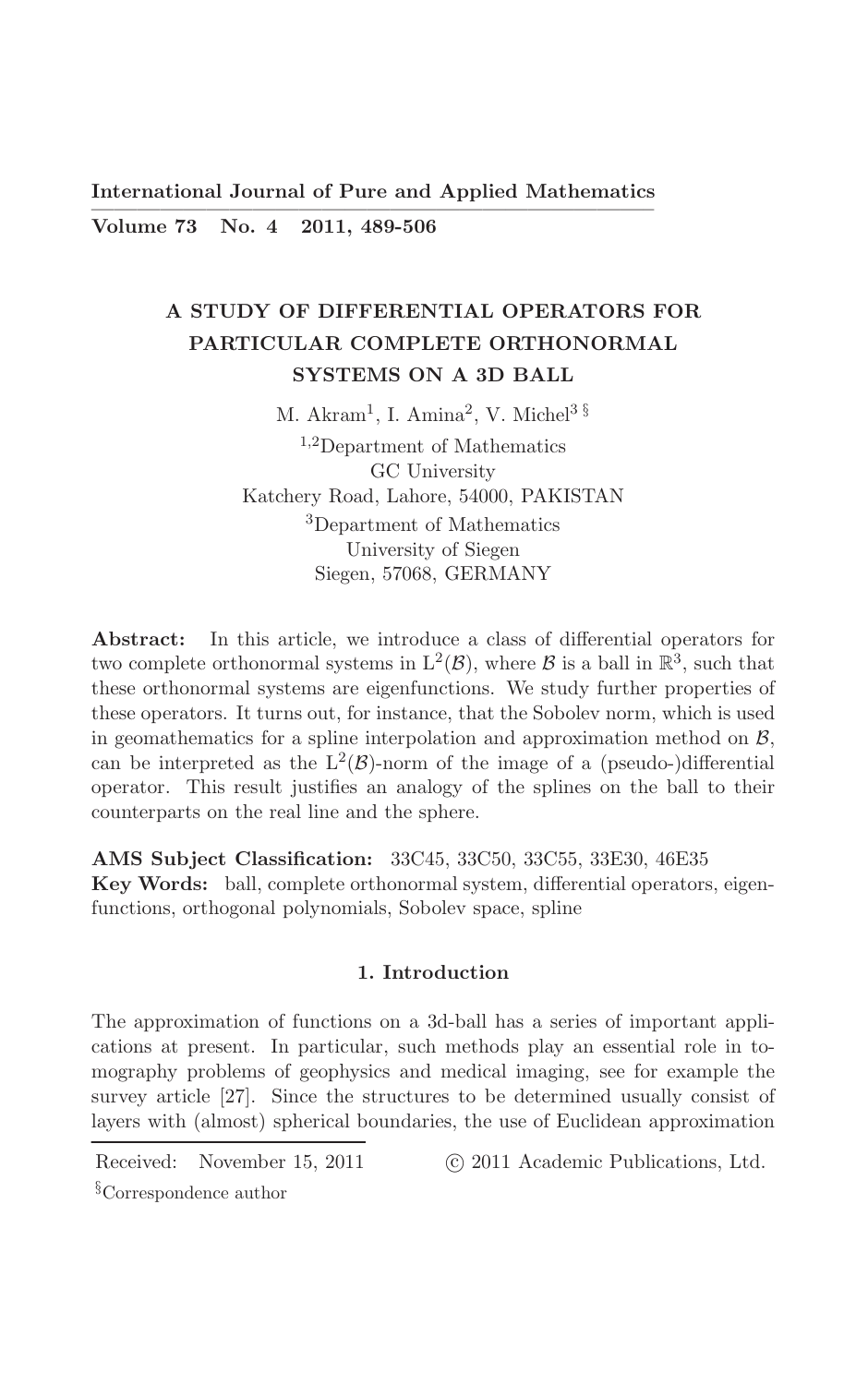methods (restricted from  $\mathbb{R}^3$  to the ball) are inappropriate. Therefore, functions based on a radial-angular decomposition are more useful. Classical approximation methods use a truncated singular value decomposition which requires an orthonormal basis for the relevant function space (e.g.  $L^2(\mathcal{B})$ , where  $\mathcal B$  is a ball with center at 0 and radius  $R > 0$ ). Typically, orthogonal/orthonormal polynomials are chosen as such a basis. For intervals on the real line, such polynomials are well known and have already been investigated in detail for many decades (see for example,  $[31]$ ). For instance, the Legendre polynomials represent a famous system of orthogonal polynomials on  $[-1, 1]$ . Moreover, for the unit sphere  $\Omega$  in  $\mathbb{R}^3$ , the system of spherical harmonics  $\{Y_{n,j}\}_{n=0,1,\dots,j=-n,\dots n}$  is also an established function system which is widely used and has many known properties (see, for instance,  $[16]$ ,  $[18]$ , and  $[30]$ ). Moreover, general theoretical investigations on orthogonal polynomials in several variables including the consideration of domains such as a d-dimensional ball are available, see, for example, [11]. For geophysical applications, such as tomographic problems on the ball  $\beta$ , the following two orthonormal basis systems have, in particular, been used up to now:

$$
G_{m,n,j}^{\mathrm{I}}(x) := \sqrt{\frac{4m+2n+3}{R^3}} P_m^{(0,n+1/2)} \left( 2\frac{|x|^2}{R^2} - 1 \right) \left( \frac{|x|}{R} \right)^n Y_{n,j} \left( \frac{x}{|x|} \right), \qquad (1)
$$

 $x \in \mathcal{B}, m, n \in \mathbb{N}_0$ ;  $j = -n, ..., n$  (see [6], [10], [17], and [22]) as well as

$$
G_{m,n,j}^{\text{II}}(x) := \sqrt{\frac{2m+3}{R^3}} P_m^{(0,2)}\left(2\frac{|x|}{R} - 1\right) Y_{n,j}\left(\frac{x}{|x|}\right),\tag{2}
$$

 $x \in \mathcal{B} \setminus \{0\}, m, n \in \mathbb{N}_0; j = -n, ..., n$  (see [32]). Here,  $P_m^{(a,b)}$  is a Jacobi polynomial of degree m corresponding to the parameters  $(a, b)$ . Note that the system of type II is not an algebraic polynomial in  $x_1, x_2, x_3$  and is discontinuous in  $x = 0$  for  $n > 0$ . Both systems have their advantages and disadvantages as discussed in [27]. Furthermore, it should be noted that type I represents a particular case of a basis discussed in [11]. Based on the systems, advanced approximation methods such as spline and wavelet methods were developed in view of different applications, which are inverse gravimetry (see [12], [21], [22], [23], [24], [26], [28], and [29]), travel-time tomography (see [4] and [5]), normal mode tomography (in combination with inverse gravimetry) (see [7],  $[8]$ , and  $[9]$ ), MEG-EEG tomography (see [13]) and seismic wave interpolation (see [20] and [25]), where in the latter two cases different orthonormal bases were used. Further, locally supported approximating structures on the unit ball were introduced in  $[1]$ ,  $[2]$ , and  $[3]$ .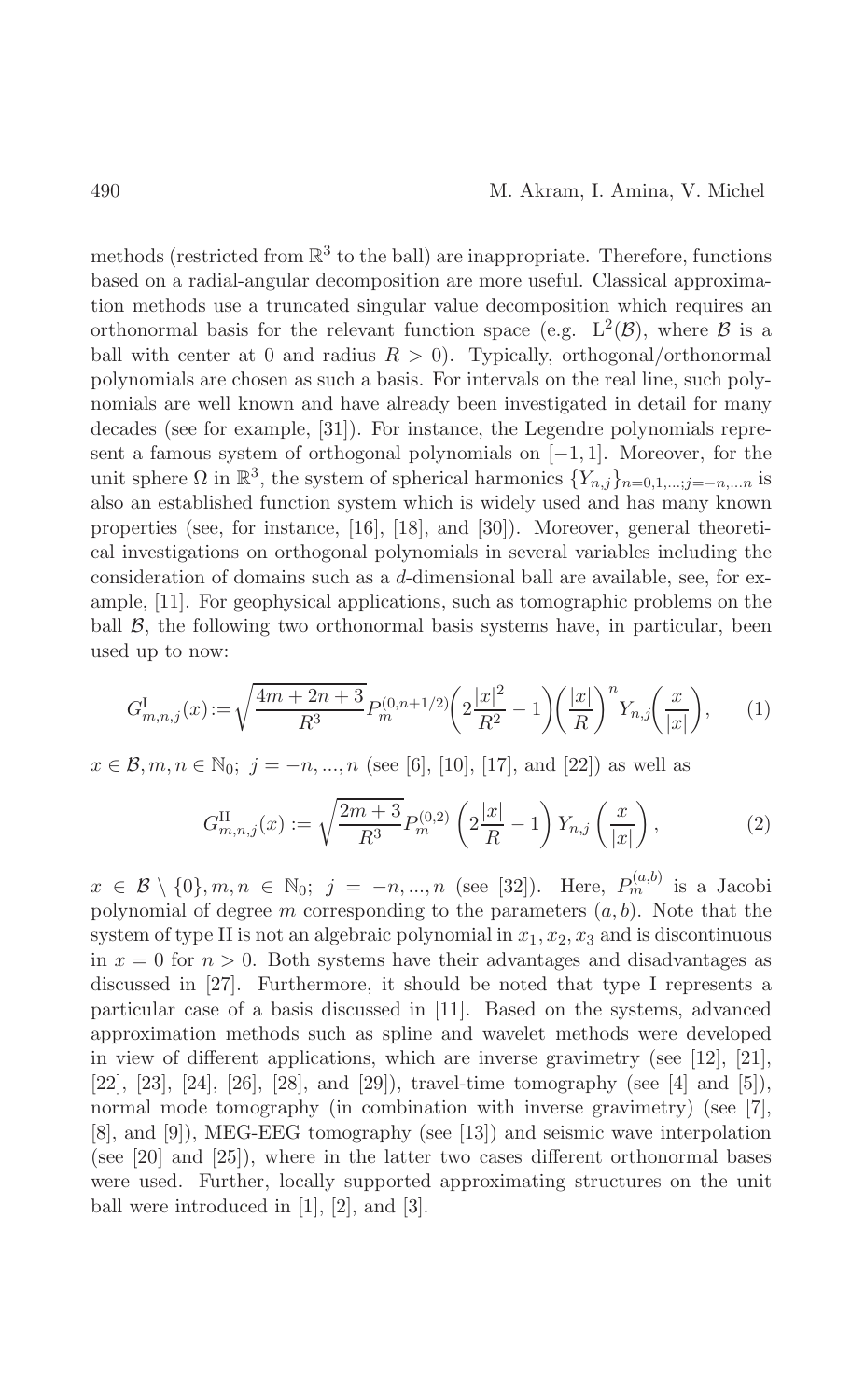The mentioned spline method justifies its name due to an analogy to the spherical spline method developed in  $[14]$ ,  $[15]$ , and  $[16]$ , where a particular Sobolev norm is minimized by the interpolating spline. In the spherical case, it is known that this Sobolev norm is representable as the  $L^2$ -norm of a certain (pseudo-)derivative of the interpolating function. This analogy to the corresponding minimum property (Holladay's Theorem) of natural cubic splines on the real line is one justification of the name "spline". A corresponding interpretation of the Sobolev norm used for the spline method on the ball  $\beta$  has not been known, yet (note that we restrict our attention here only to the concept of Sobolev spaces used for the spline method).

In this paper, we show that a corresponding result can be proved for the ball, too. For this purpose, we first show in Section 2 that the basis functions  $(1)$  and  $(2)$  can be represented as eigenfunctions of particular differential operators (note that, in [11], there also exists a differential operator in Cartesian coordinates for type I, where we maintain the use of polar coordinates here). These differential operators provide us with the possibility to construct further (pseudo-)differential operators in Section 3, for which we show in Section 4 that they are associated to Sobolev norms on the ball  $\beta$ . This, finally, yields a previously missing link in the construction of the spline method on the ball out of the spline method on the sphere. The new result can also provide a basis for the derivation of further properties of the discussed orthogonal basis functions in the future.

# 2. Derivation of Differential Operators for the Orthonormal Systems of Type I and Type II

Jacobi polynomials in general and Legendre polynomials in particular are known to be eigenfunctions of associated univariate differential operators (see, for example,  $[31]$ . Analogously, the spherical harmonics are eigenfunctions of the Beltrami operator, which is a spherical differential operator (see, for instance, [16]. This property already proved to be helpful to derive further properties of Jacobi polynomials and spherical harmonics, respectively. In this section, we will determine certain three-dimensional differential operators for which type I and type II, respectively, are eigenfunctions. The differential operators themselves shall be examined further.

First we find the differential operator for which the system of type I is an eigenfunction. The differential equation of the Jacobi polynomials  $y = P_m^{(a,b)}$  is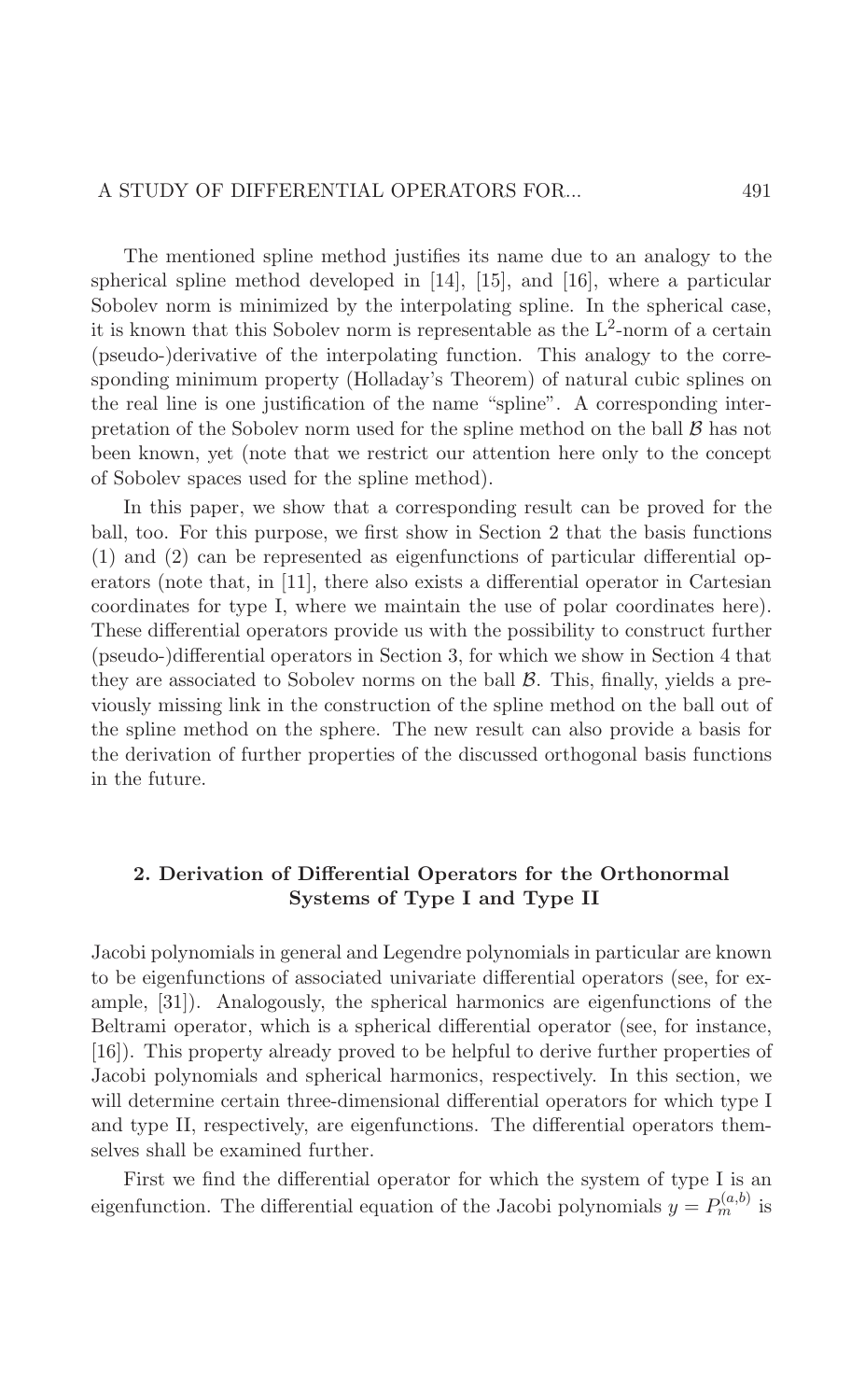given by (see  $[31]$ )

$$
(1 - x2) \frac{d2}{dx2} Pm(a,b)(x) + (b - a - (a + b + 2)x) \frac{d}{dx} Pm(a,b)(x) + m(m + a + b + 1) Pm(a,b)(x) = 0.
$$
 (3)

Putting  $a = 0, b = n + \frac{1}{2}, x = u$ , in the equation given above, we have

$$
(1 - u2) \frac{d^{2}}{du^{2}} P_{m}^{(0, n + \frac{1}{2})}(u) + \left(n + \frac{1}{2} - \left(n + \frac{5}{2}\right)u\right) \frac{d}{du} P_{m}^{(0, n + \frac{1}{2})}(u)
$$

$$
+ m \left(m + n + \frac{3}{2}\right) P_{m}^{(0, n + \frac{1}{2})}(u) = 0.
$$
(4)

Substituting  $u = \frac{2r^2}{R^2} - 1$ , i.e.  $r = R\sqrt{\frac{u+1}{2}}$  where  $r \in [0, R]$ , and using the chain rule for differentiation, equation (4) becomes

$$
(R^{2} - r^{2}) \frac{d^{2}}{dr^{2}} P_{m}^{(0,n+\frac{1}{2})} \left(\frac{2r^{2}}{R^{2}} - 1\right)
$$
  
+2\left(n\left(1 - \frac{r^{2}}{R^{2}}\right) + 1 - \frac{2r^{2}}{R^{2}}\right) \frac{R^{2}}{r} \frac{d}{dr} P\_{m}^{(0,n+\frac{1}{2})} \left(\frac{2r^{2}}{R^{2}} - 1\right)  
+4m\left(m + n + \frac{3}{2}\right) P\_{m}^{(0,n+\frac{1}{2})} \left(\frac{2r^{2}}{R^{2}} - 1\right) = 0.

This is equivalent to

$$
\left[ (R^2 - r^2) \frac{d^2}{dr^2} + 2 \left( n \left( 1 - \frac{r^2}{R^2} \right) + 1 - \frac{2r^2}{R^2} \right) \frac{R^2}{r} \frac{d}{dr} \right] P_m^{(0, n + \frac{1}{2})} \left( \frac{2r^2}{R^2} - 1 \right)
$$
  
= 
$$
-4m \left( m + n + \frac{3}{2} \right) P_m^{(0, n + \frac{1}{2})} \left( \frac{2r^2}{R^2} - 1 \right).
$$
 (5)

Now, letting

$$
Y(r) := P_m^{(0,n+\frac{1}{2})} \left(\frac{2r^2}{R^2} - 1\right) \left(\frac{r}{R}\right)^n
$$

and

$$
g(r) := P_m^{(0,n+\frac{1}{2})} \left( \frac{2r^2}{R^2} - 1 \right),
$$

we get

$$
Y = g \frac{r^n}{R^n}.\tag{6}
$$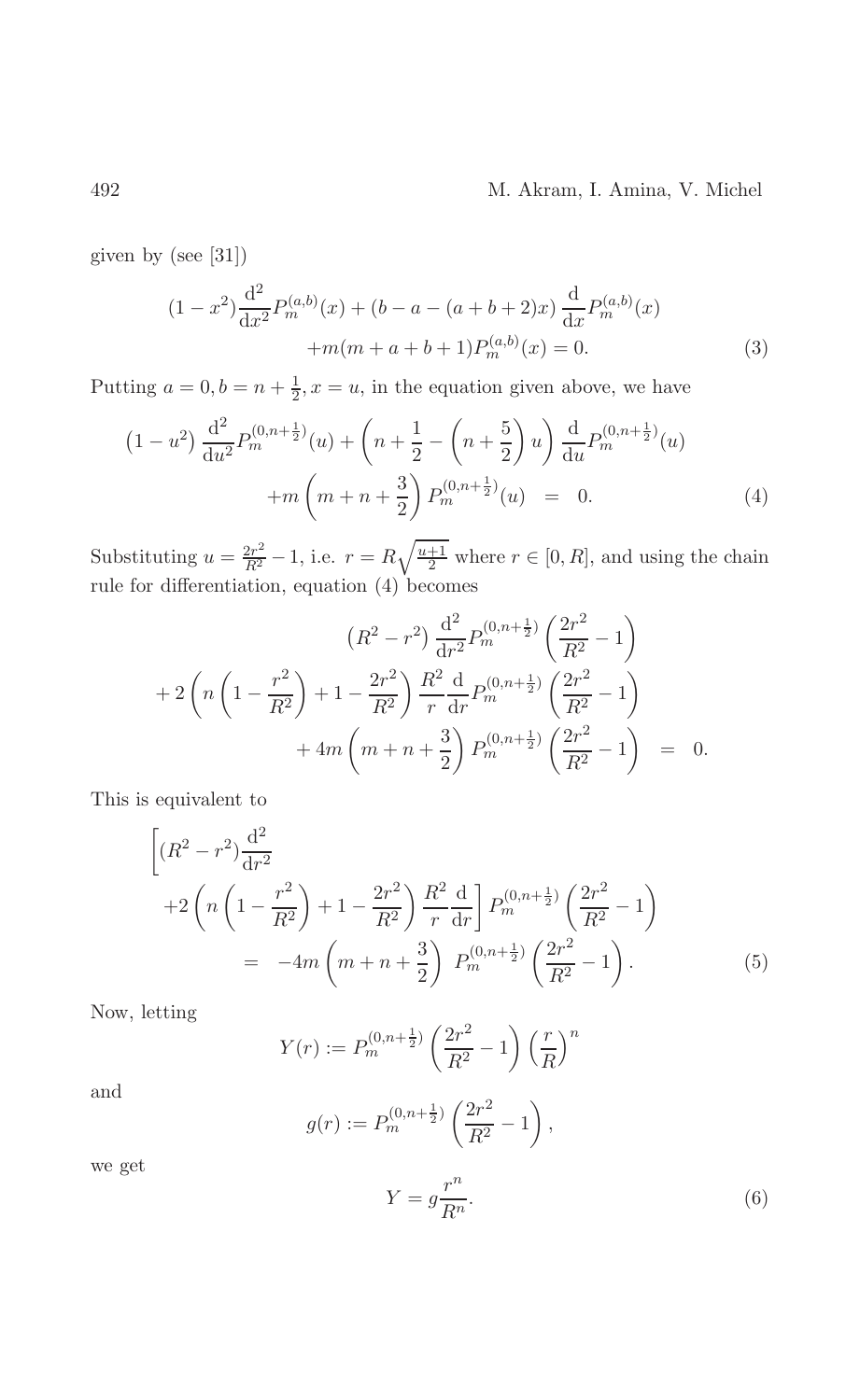#### A STUDY OF DIFFERENTIAL OPERATORS FOR... 493

Differentiating with respect to  $r$ , we have

$$
Y' = g' \frac{r^n}{R^n} + n \frac{r^{n-1}}{R^n} g = g' \frac{r^n}{R^n} + \frac{n}{r} Y. \tag{7}
$$

Again differentiating equation  $(7)$  with respect to r, we have,

$$
Y'' = g'' \frac{r^n}{R^n} + 2n \frac{r^{n-1}}{R^n} g' + n(n-1) \frac{r^{n-2}}{R^n} g.
$$

Using equations  $(6)$  and  $(7)$ , we reformulate the equation given above as

$$
Y'' = g'' \frac{r^n}{R^n} + \frac{2n}{r} \left( Y' - \frac{n}{r} Y \right) + \frac{n(n-1)}{r^2} Y
$$
  
=  $g'' \frac{r^n}{R^n} + \frac{2n}{r} Y' - \frac{n(n+1)}{r^2} Y.$ 

Now multiplying the equation given above by  $R^2 - r^2$ , we have

$$
(R^2 - r^2)Y'' = (R^2 - r^2)g''\frac{r^n}{R^n} + (R^2 - r^2)\frac{2n}{r}Y' - (R^2 - r^2)\frac{n(n+1)}{r^2}Y.
$$
 (8)

Putting the value of  $(R^2 - r^2)g''$  taken from (5) in (8) we get

$$
(R^{2} - r^{2})Y'' = -2\left(n\left(1 - \frac{r^{2}}{R^{2}}\right) + 1 - \frac{2r^{2}}{R^{2}}\right)g'\frac{R^{2}}{r}\frac{r^{n}}{R^{n}}
$$

$$
-4m\left(m + n + \frac{3}{2}\right)g\frac{r^{n}}{R^{n}}
$$

$$
+(R^{2} - r^{2})\frac{2n}{r}Y' - (R^{2} - r^{2})\frac{n(n+1)}{r^{2}}Y.
$$

Now using  $(6)$  and  $(7)$  in the equation above, we have,

$$
(R^{2} - r^{2})Y'' = -2\left(n\left(1 - \frac{r^{2}}{R^{2}}\right) + 1 - \frac{2r^{2}}{R^{2}}\right)\frac{R^{2}}{r}\left(Y' - \frac{n}{r}Y\right)
$$

$$
-4m\left(m + n + \frac{3}{2}\right)Y + (R^{2} - r^{2})\frac{2n}{r}Y'
$$

$$
-(R^{2} - r^{2})\frac{n(n+1)}{r^{2}}Y
$$

$$
= -2\left(n\left(1 - \frac{r^{2}}{R^{2}}\right) + 1 - \frac{2r^{2}}{R^{2}}\right)\frac{R^{2}}{r}Y'
$$

$$
+ 2\left(n\left(1 - \frac{r^{2}}{R^{2}}\right) + 1 - \frac{2r^{2}}{R^{2}}\right)\frac{R^{2}}{r}\frac{n}{r}Y
$$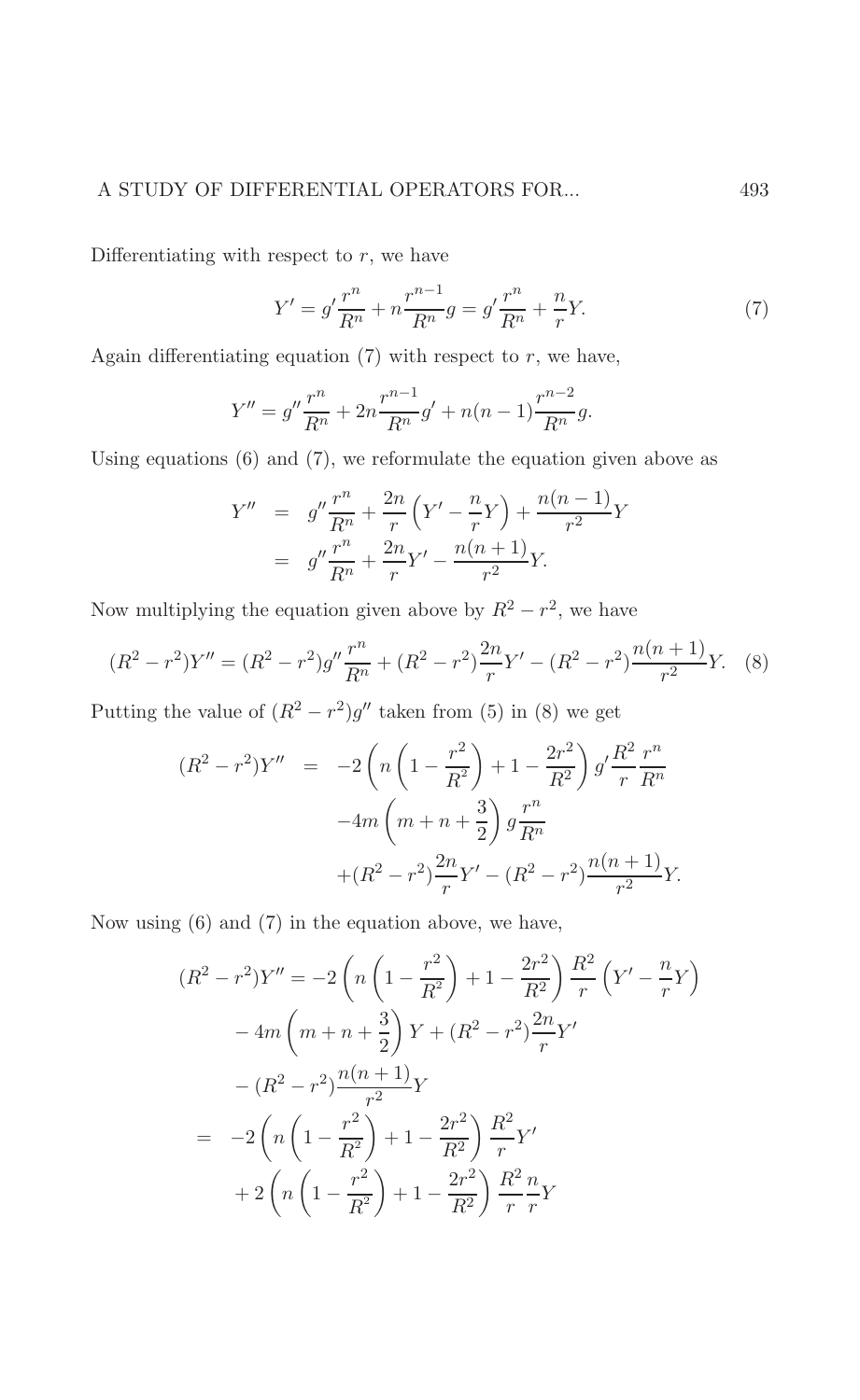$$
-4m\left(m+n+\frac{3}{2}\right)Y + (R^2 - r^2)\frac{2n}{r}Y'
$$
  

$$
-(R^2 - r^2)\frac{n(n+1)}{r^2}Y
$$
  

$$
= \left(-\frac{2R^2}{r} + 4r\right)Y'
$$
  

$$
+ \left(\frac{n^2R^2}{r^2} + \frac{nR^2}{r^2} - n^2 - 3n - 4m\left(m+n+\frac{3}{2}\right)\right)Y
$$
  

$$
= -2\left(1 - \frac{2r^2}{R^2}\right)\frac{R^2}{r}Y'
$$
  

$$
+ \left(n(n+1)\frac{R^2}{r^2} - n(n+3) - 4m\left(m+n+\frac{3}{2}\right)\right)Y.
$$

This gives

$$
(R^{2} - r^{2})Y'' + 2\left(1 - \frac{2r^{2}}{R^{2}}\right)\frac{R^{2}}{r}Y' - n(n+1)\frac{R^{2}}{r^{2}}Y
$$

$$
= -\left(n(n+3) + 4m\left(m+n+\frac{3}{2}\right)\right)Y.
$$

Finally, we have

$$
\left( (R^{2} - r^{2}) \frac{d^{2}}{dr^{2}} + 2 \left( 1 - \frac{2r^{2}}{R^{2}} \right) \frac{R^{2}}{r} \frac{d}{dr} - n(n+1) \frac{R^{2}}{r^{2}} \right) Y
$$

$$
= -\left( n(n+3) + 4m \left( m + n + \frac{3}{2} \right) \right) Y.
$$
(9)

This shows that

$$
D_r^{\text{I}} := (R^2 - r^2) \frac{d^2}{dr^2} + 2\left(1 - \frac{2r^2}{R^2}\right) \frac{R^2}{r} \frac{d}{dr} - n(n+1)\frac{R^2}{r^2}
$$

is a differential operator with the eigenfunction

$$
Y(r) = P_m^{(0,n+\frac{1}{2})} \left(\frac{2r^2}{R^2} - 1\right) \left(\frac{r}{R}\right)^n, \quad r = |x|, r \in [0, R],
$$

where  $-(n(n+3) + 4m(m+n+\frac{3}{2}))$  is the corresponding eigenvalue.<br>Let us define another operator  $^*\Delta^I$  by

$$
^*\Delta^{\mathrm{I}}_x:=D^{\mathrm{I}}_{|x|}\circ\Delta^*_{\frac{x}{|x|}},
$$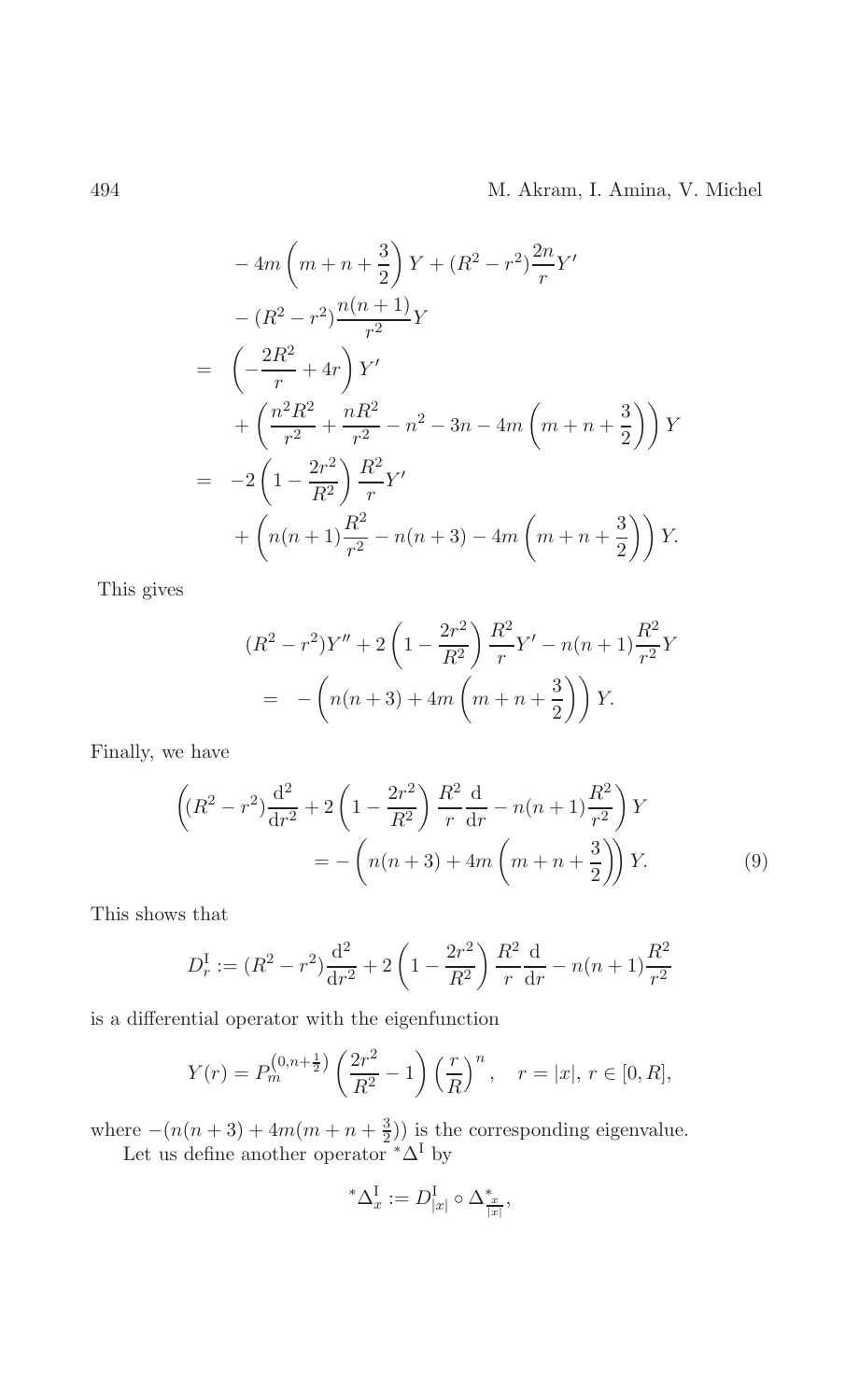where  $\Delta^*$  is the Beltrami operator, for which the spherical harmonics  $Y_n$  of degree *n* are the eigenfunctions corresponding to the eigenvalue  $-n(n+1)$  (for further details see  $[16]$ , i.e.

$$
\Delta^* Y_{n,j} = -n(n+1)Y_{n,j}.
$$

Now, it is easy to show that  $^*\Delta^I$  is a differential operator for which the basis functions  $G_{m,n,j}^{\text{I}}$  are eigenfunctions and the corresponding eigenvalues are

$$
n(n+1)\left(n(n+3)+4m\left(m+n+\frac{3}{2}\right)\right).
$$

**Theorem 1.** The basis function  $G_{m,n,j}^{\text{I}}$  is an eigenfunction of the differential operator  $^*\Delta^I$  defined above corresponding to the eigenvalue

$$
n(n+1)\left(n(n+3)+4m\left(m+n+\frac{3}{2}\right)\right),\,
$$

*i.e.*,

$$
^{\ast}\Delta_{x}^{I}(G_{m,n,j}^{I}(x)) = (D_{|x|}^{I} \circ \Delta_{\frac{x}{|x|}}^{*}) (G_{m,n,j}^{I}(x))
$$
  
\n
$$
= D_{|x|}^{I} \circ \Delta_{\frac{x}{|x|}}^{*} \left[ \sqrt{\frac{4m + 2n + 3}{R^{3}}} P_{m}^{(0,n+\frac{1}{2})} (\frac{2|x|^{2}}{R^{2}} - 1) \times (\frac{|x|}{R})^{n} Y_{n,j} (\frac{x}{|x|}) \right]
$$
  
\n
$$
= n(n+1) (n(n+3) + 4m (m+n+\frac{3}{2})) (G_{m,n,j}^{I}(x)),
$$

 $x \in \mathcal{B}$ .

Note that the differential operator depends on the degree of the used spherical harmonic, such that a reference to  $n$  would actually be necessary in the notation. We omit this, however, for the sake of a better readability. We, therefore, do not have one fixed differential operator for which all basis functions are eigenfunctions.

Now, we derive the differential operator for the system of type II. If we put  $a = 0, b = 2$  and  $x = u$  in equation (3), we get a differential equation for the Jacobi polynomials  $P_m^{(0,2)}$  as follows

$$
\left( (1 - u^2) \frac{d^2}{du^2} + (2 - 4u) \frac{d}{du} \right) P_m^{(0,2)}(u) + m(m+3) P_m^{(0,2)}(u) = 0.
$$
 (10)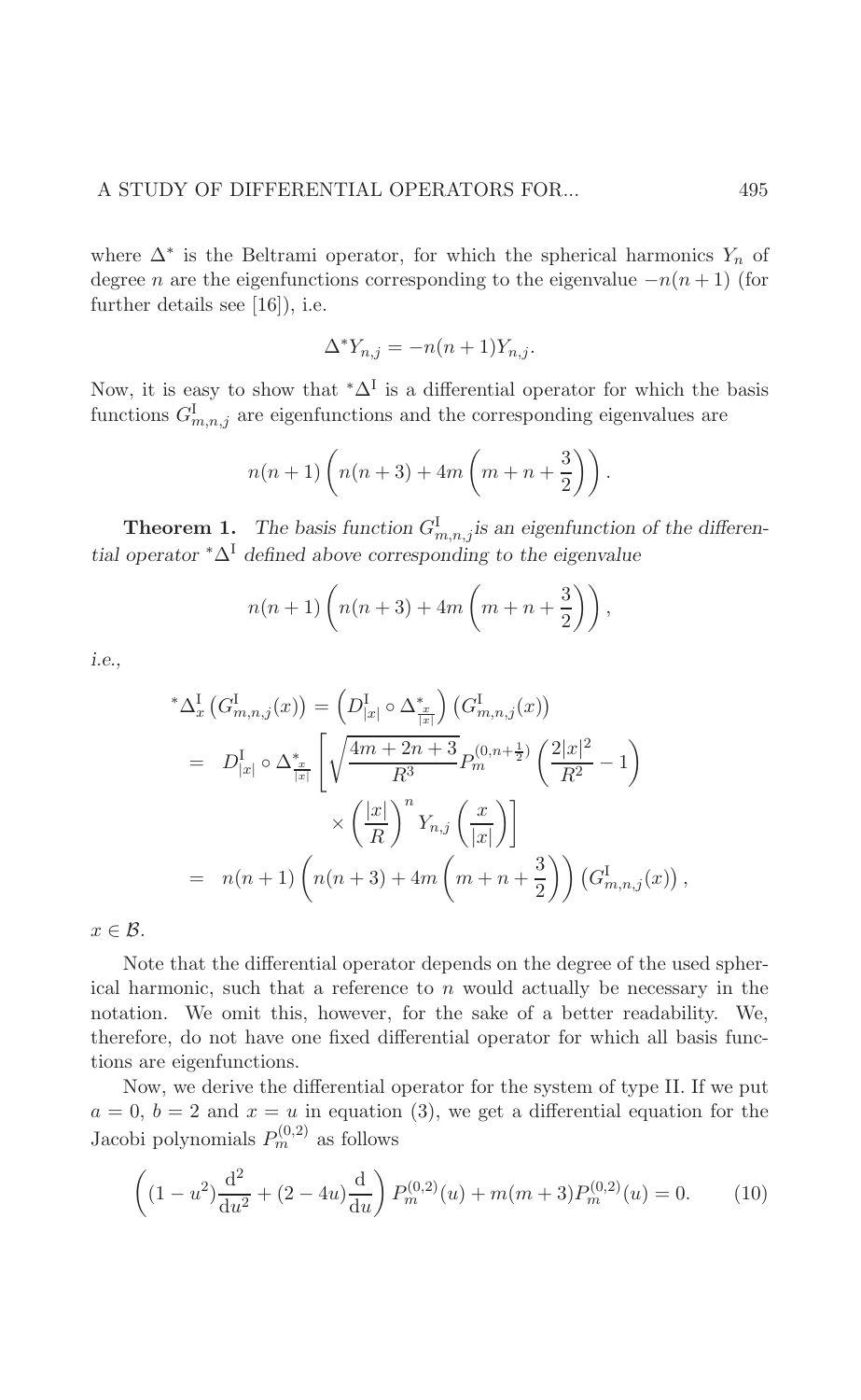Now substituting  $u = \frac{2r}{R} - 1$ , i.e.,  $r = \frac{R(u+1)}{2}$  in (10) and using the chain rule we get

$$
\left(rR\left(1-\frac{r}{R}\right)\frac{\mathrm{d}^2}{\mathrm{d}r^2} + (3R - 4r)\frac{\mathrm{d}}{\mathrm{d}r}\right)P_m^{(0,2)}\left(\frac{2r}{R} - 1\right)
$$

$$
= -m(m+3)P_m^{(0,2)}\left(\frac{2r}{R} - 1\right).
$$

This implies that  $rR\left(1-\frac{r}{R}\right)\frac{d^2}{dr^2}+(3R-4r)\frac{d}{dr}$  is a differential operator for which  $P_m^{(0,2)}\left(\frac{2r}{R}-1\right)$  is an eigenfunction with the corresponding eigenvalue  $-m(m+3)$ , where  $r \in [0, R]$ .

Let us denote the differential operator of  $P_m^{(0,2)}\left(\frac{2r}{R}-1\right)$  by  $D_r^{\text{II}}$ , i.e.,

$$
D_r^{\text{II}} := rR\left(1 - \frac{r}{R}\right)\frac{\text{d}^2}{\text{d}r^2} + (3R - 4r)\frac{\text{d}}{\text{d}r}.
$$

Now, we define another operator by  $^*\Delta_x^{\text{II}} := D_{|x|}^{\text{II}} \circ \Delta_{\frac{x}{|x|}}^*$ . Also here it is easy to show that  $^*\Delta^{\text{II}}$  is a differential operator for which  $G_{m,n,j}^{\text{II}}$  is an eigenfunction and the corresponding eigenvalue is

$$
n(n+1)m(m+3).
$$

**Theorem 2.** The basis functions  $G_{m,n,j}^{\text{II}}$  are eigenfunctions of the differential operator \* $\Delta^{II}$ , where  $G_{m,n,j}^{II}$  corresponds to the eigenvalue  $m(m+3)n(n+1)$ , i.e.

$$
^{\ast }\Delta _{x}^{\text{II}}\left(G_{m,n,j}^{\text{II}}(x)\right)=m(m+3)n(n+1)G_{m,n,j}^{\text{II}}(x),\quad x\in \mathcal{B}
$$

# 3. Some Properties of the Differential Operators  ${}^*\Delta_x^{\text{I}}$  and  ${}^*\Delta_x^{\text{II}}$

We denote the eigenvalues of  $P_m^{(0,n+\frac{1}{2})}\left(\frac{2r^2}{R^2}-1\right)\left(\frac{r}{R}\right)^n$  corresponding to  $D_r^{\rm I}$  by

$$
D^{I^{\wedge}}(m, n) := -\left(n(n+3) + 4m\left(m + n + \frac{3}{2}\right)\right).
$$

We can observe that  $D^{I^{\wedge}}(0,0) = 0$ . This shows that  $D^{I}$  is not invertible. As a consequence,  $^*\Delta_x^I = D^I_{|x|} \circ \Delta_{\frac{x}{|x|}}^*$  with the eigenvalues

$$
(*\Delta^{I})^{\wedge}(m,n) := n(n+1)\left(n(n+3) + 4m\left(m+n+\frac{3}{2}\right)\right)
$$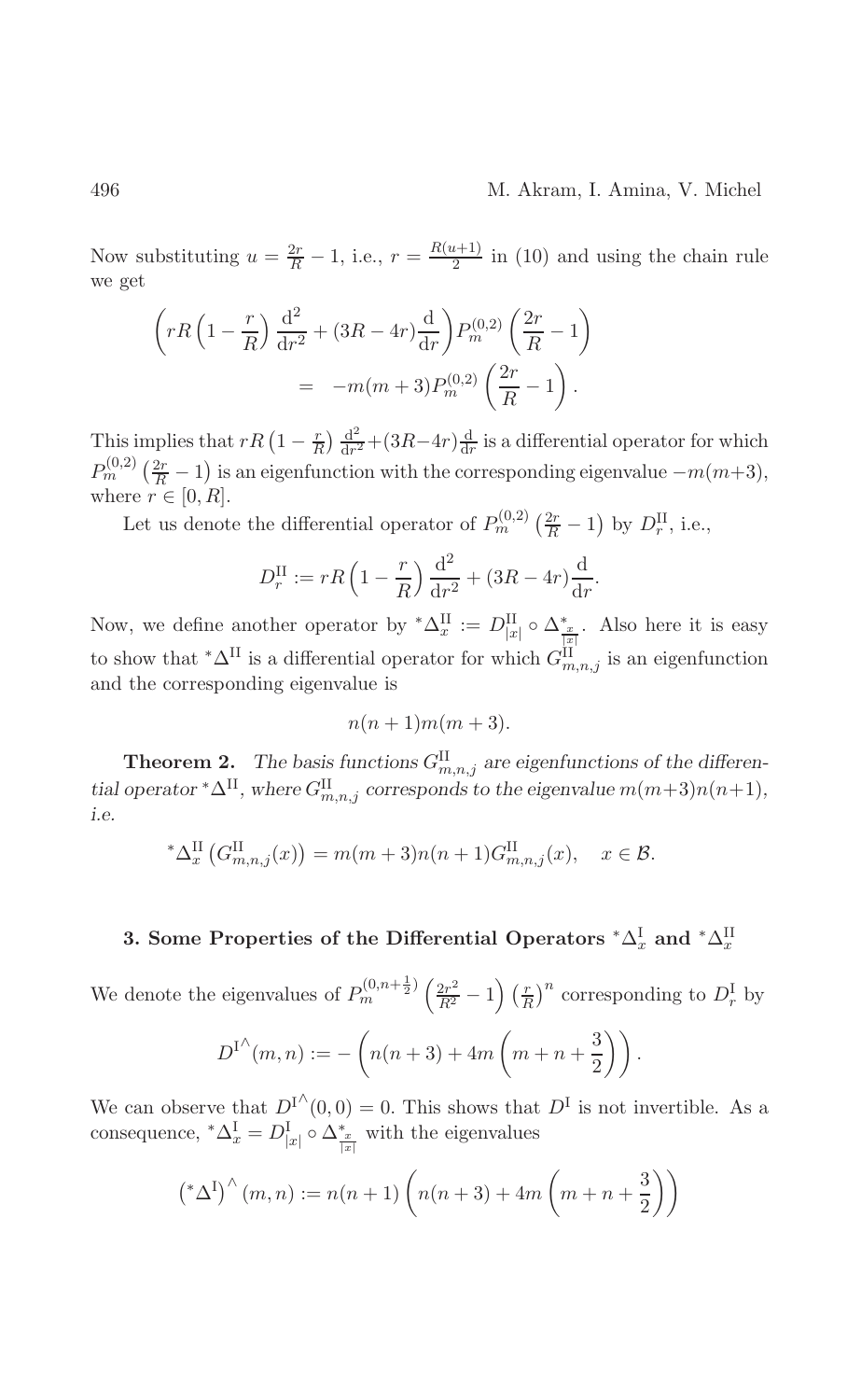is also not invertible. Similarly, we set

$$
(*\Delta^{II})^{\wedge}(m,n) := mn(n+1)(m+3),
$$

which also shows that  $^*\Delta^{\text{II}}$  is not invertible, because

$$
\left( \mathbf{A}^{\mathrm{II}} \right)^{\wedge} (m, 0) = \left( \mathbf{A}^{\mathrm{II}} \right)^{\wedge} (0, n) = 0.
$$

Next, with the help of the differential operators given above, we find two new operators which are invertible. Note that there exist similar results for spherical (pseudo-)differential operators (see [16]).

**Theorem 3.** The differential operators  ${}^{**}\Delta_x^I := (-D_{|x|}^I + \frac{9}{4}) \circ (\Delta_{\frac{x}{|x|}}^* + \frac{1}{4})$ <br>and  ${}^{**}\Delta_x^{II} := (-D_{|x|}^{II} + \frac{9}{4}) \circ (\Delta_{\frac{x}{|x|}}^* + \frac{1}{4})$  as well as the iterated operators  $({}^{**}\Delta^I)^l$ and  $({}^{**}\Delta^{II})^l$ ,  $l \in \mathbb{N}$ , are invertible. Moreover, for any  $l \in \mathbb{N}$ , their eigenvalues corresponding to  $G_{m,n,j}^{\text{I}}$  and  $G_{m,n,j}^{\text{II}}$ , respectively, satisfy

$$
\begin{aligned}\n\left( \left( ^{**} \Delta^{\mathrm{I}} \right)^l \right) ^{\wedge} (m, n) &= \left( \left( n + \frac{1}{2} \right) \left( n + 2m + \frac{3}{2} \right) \right)^{2l}, \\
\left( \left( ^{**} \Delta^{\mathrm{II}} \right)^l \right) ^{\wedge} (m, n) &= \left( \left( n + \frac{1}{2} \right) \left( m + \frac{3}{2} \right) \right)^{2l}.\n\end{aligned}
$$

The differential operator  $(-D^I + \frac{9}{4})$  has the symbol (i.e. the eigen-Proof. values)

$$
\left(-D^{I} + \frac{9}{4}\right)^{\hat{ }} (m, n) = \left(n + 2m + \frac{3}{2}\right)^{2},
$$

since equation  $(9)$  yields

$$
\begin{aligned}\n&\left(-D_r^{\mathrm{I}} + \frac{9}{4}\right) \left(P_m^{(0,n+\frac{1}{2})} \left(\frac{2r^2}{R^2} - 1\right) \left(\frac{r}{R}\right)^n\right) \\
&= -D_r^{\mathrm{I}} \left(P_m^{(0,n+\frac{1}{2})} \left(\frac{2r^2}{R^2} - 1\right) \left(\frac{r}{R}\right)^n\right) \\
&+ \frac{9}{4} \left(P_m^{(0,n+\frac{1}{2})} \left(\frac{2r^2}{R^2} - 1\right) \left(\frac{r}{R}\right)^n\right) \\
&= \left(n(n+3) + 4m\left(m+n+\frac{3}{2}\right)\right) \\
&\times \left(P_m^{(0,n+\frac{1}{2})} \left(\frac{2r^2}{R^2} - 1\right) \left(\frac{r}{R}\right)^n\right)\n\end{aligned}
$$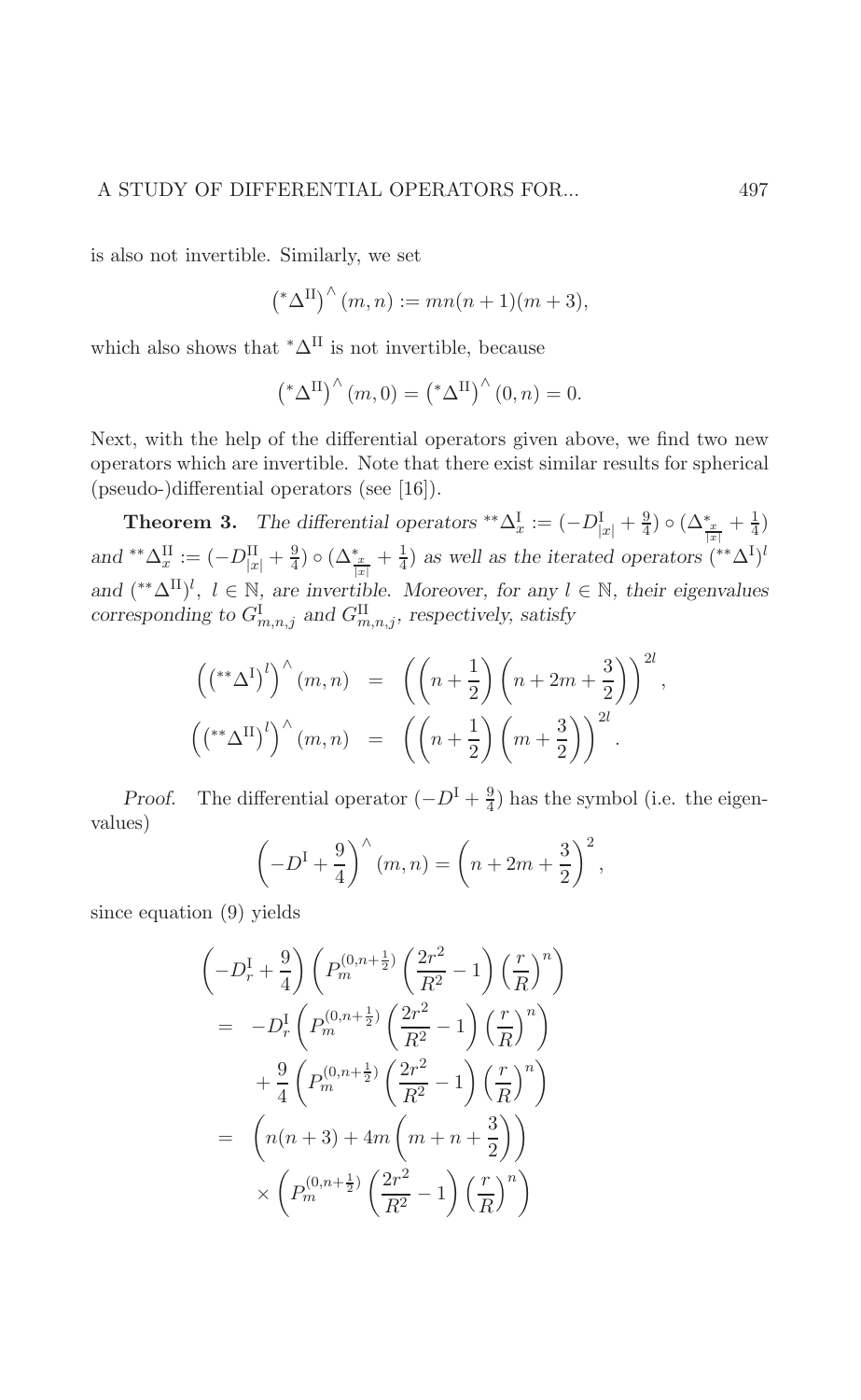$$
+\frac{9}{4}\left(P_m^{(0,n+\frac{1}{2})}\left(\frac{2r^2}{R^2}-1\right)\left(\frac{r}{R}\right)^n\right) = \left(n+2m+\frac{3}{2}\right)^2\left(P_m^{(0,n+\frac{1}{2})}\left(\frac{2r^2}{R^2}-1\right)\left(\frac{r}{R}\right)^n\right).
$$

Hence, we conclude that  $(-D^I + \frac{9}{4})^{\wedge}(m, n) = (n + 2m + \frac{3}{2})^2 \neq 0$  for all  $m, n \in \mathbb{N}_0$ . This shows that  $(-D^I + \frac{9}{4})$  is invertible. By applying induction, we have

$$
\left(\left(-D^{\mathrm{I}}+\frac{9}{4}\right)^l\right)^{\wedge}(m,n)=\left(n+2m+\frac{3}{2}\right)^{2l}.
$$

Furthermore, the operator  $-\Delta^* + \frac{1}{4}$  has the eigenvalues

$$
\left(-\Delta^* + \frac{1}{4}\right)^\wedge (n) = \left(n + \frac{1}{2}\right)^2
$$

where  $n = 0, 1, ...,$  and hence has an inverse  $(-\Delta^* + \frac{1}{4})^{-1}$  which is a rational pseudo-differential operator of order -2 (for further details see [16]). More generally,  $(-\Delta^* + \frac{1}{4})^l$  is a rational pseudo-differential operator of order 2l and has the spherical symbol (i.e. the eigenvalues)

$$
\left(\left(-\Delta^* + \frac{1}{4}\right)^l\right)^{\wedge}(n) = \left(n + \frac{1}{2}\right)^{2l}, \quad n = 0, 1, \dots \tag{11}
$$

Therefore, from the discussion given above, we can conclude that

$$
^{**}\Delta_x^{\mathcal{I}} = \left(-D_{|x|}^{\mathcal{I}} + \frac{9}{4}\right) \circ \left(-\Delta_{\frac{x}{|x|}}^* + \frac{1}{4}\right)
$$

is invertible and the eigenvalues corresponding to  $G_{m,n,j}^{\mathrm{I}}$  are

$$
\begin{aligned}\n\left( \binom{*}{4}^{l} \right)^{l} & (m, n) \\
&= \left( \left( -D^{l} + \frac{9}{4} \right)^{l} \right)^{\wedge} (m, n) \left( \left( -\Delta^{*} + \frac{1}{4} \right)^{l} \right)^{\wedge} (n) \\
&= \left( \left( n + \frac{1}{2} \right) \left( n + 2m + \frac{3}{2} \right) \right)^{2l}\n\end{aligned}
$$

for all  $m, n \in \mathbb{N}_0$  and all  $j = -n, ..., n$ .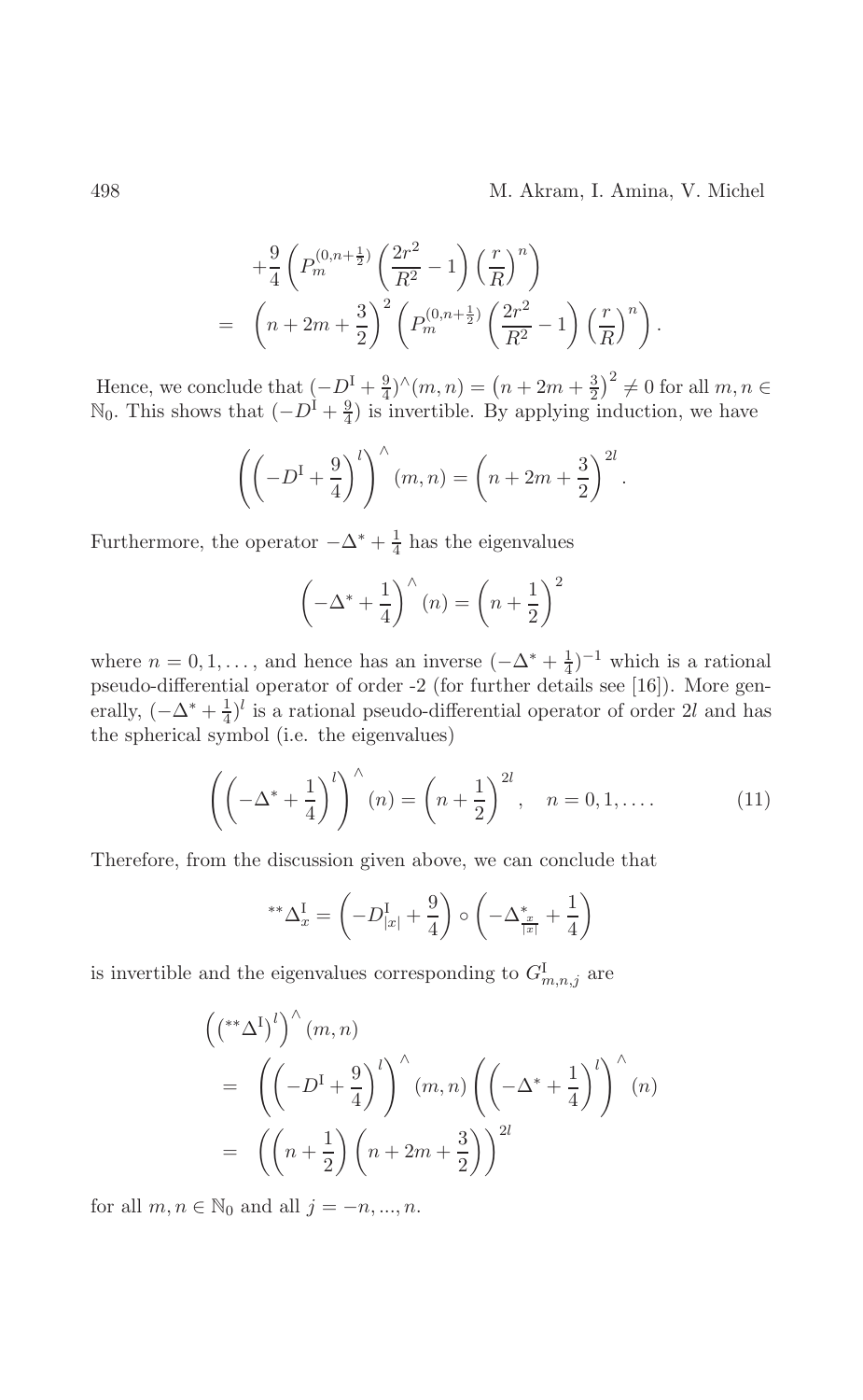# A STUDY OF DIFFERENTIAL OPERATORS FOR...

Similarly,  $-D^{\rm II}+\frac{9}{4}$  has the eigenvalues

$$
\left(-D^{II} + \frac{9}{4}\right)^{\wedge}(m) = \left(m + \frac{3}{2}\right)^2, \quad m = 0, 1, \dots,
$$

since

$$
\begin{aligned}\n&\left(-D^{\mathrm{II}} + \frac{9}{4}\right) P_m^{(0,2)} \left(\frac{2r}{R} - 1\right) \\
&= -D^{\mathrm{II}} \left(P_m^{(0,2)} \left(\frac{2r}{R} - 1\right)\right) + \frac{9}{4} P_m^{(0,2)} \left(\frac{2r}{R} - 1\right) \\
&= m(m+3) \left(P_m^{(0,2)} \left(\frac{2r}{R} - 1\right)\right) + \frac{9}{4} P_m^{(0,2)} \left(\frac{2r}{R} - 1\right) \\
&= \left(m + \frac{3}{2}\right)^2 P_m^{(0,2)} \left(\frac{2r}{R} - 1\right).\n\end{aligned}
$$

By induction, we obtain

$$
\left(\left(-D^{\mathrm{II}} + \frac{9}{4}\right)^l\right)^{\wedge}(m) = \left(m + \frac{3}{2}\right)^{2l}, \quad m = 0, 1 \dots \tag{12}
$$

From (12), one can conclude that  $(-D^{II} + \frac{9}{4})$  is invertible.<br>As  $-\Delta^* + \frac{1}{4}$  and  $-D^{II} + \frac{9}{4}$  both are invertible, the combined operator

$$
^{\ast\ast}\Delta^{\text{II}} = \left(-D^{\text{II}} + \frac{9}{4}\right) \circ \left(\Delta^* + \frac{1}{4}\right)
$$

is also invertible. Therefore, using equations  $(11)$  and  $(12)$ , we finally have the eigenvalues of  $({}^{**}\Delta^{\text{II}})^l$  corresponding to  $G^{\text{II}}_{m,n,j}$ ,

$$
\begin{aligned}\n\left( \left( ^{**} \Delta^{\mathrm{II}} \right)^l \right) ^{\wedge} (m, n) &= \left( \left( \left( -D^{\mathrm{II}} + \frac{9}{4} \right) \circ \left( -\Delta^* + \frac{1}{4} \right) \right)^l \right) ^{\wedge} (m, n) \\
&= \left( \left( n + \frac{1}{2} \right) \left( m + \frac{3}{2} \right) \right)^{2l} .\n\end{aligned}
$$

**Definition 4.** For any  $s \in \mathbb{R}$ , we define the operators  $({}^{**}\Delta^I)^s$  and  $({}^{**}\Delta^{II})^s$ by their eigenvalues

$$
\left( \left( ^{**}\Delta^{\textrm{I}} \right) ^{s} \right)^{\wedge} (m,n) \quad := \quad \left( \left( n + \frac{1}{2} \right) \left( n + 2m + \frac{3}{2} \right) \right)^{2s}
$$

 $\Box$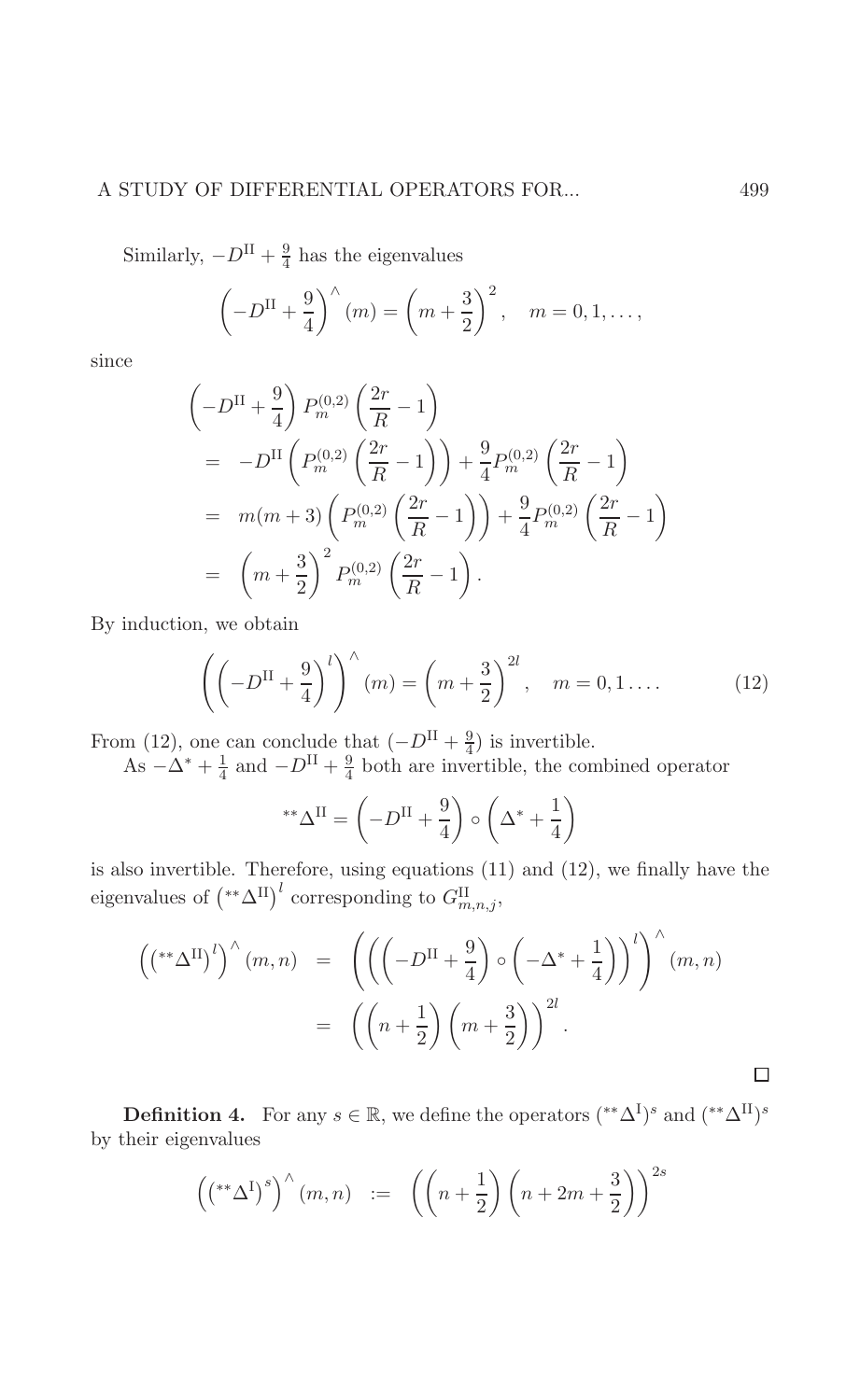$$
\left( \left( ^{\ast \ast }\Delta ^{\mathrm{II}}\right) ^{s}\right) ^{\wedge }(m,n)\quad :=\quad \left( \left( n+\frac{1}{2}\right) \left( m+\frac{3}{2}\right) \right) ^{2s}
$$

corresponding to  $G_{m,n,j}^{\text{I}}$  and  $G_{m,n,j}^{\text{II}}$ , respectively.

Note that all eigenvalues are independent of the order  $j$  of the chosen spherical harmonic  $Y_{n,j}$ , i.e. the operators are isotropic.

# 4. Application to Sobolev Spaces

We first summarize the introduction of Sobolev spaces on  $\beta$  from [27].

**Definition 5.** A sequence  $(A_{m,n})_{m,n\in\mathbb{N}_0}$  satisfies the summability condition of type I if

$$
\sum_{m,n=0}^{\infty} A_{m,n}^2 n (2m+n) \frac{\left(n+m+\frac{1}{2}\right)^{2m}}{(m!)^2} < +\infty,
$$

whereas the summability condition of type II is given by

$$
\sum_{m,n=0}^{\infty} A_{m,n}^2 n m^5 < +\infty.
$$

If a sequence satisfies the summability condition of type I or II, respectively, we say that the sequence is I- or II- summable, respectively.

**Definition 6.** Let the sequence  $(A_{m,n})_{m,n\in\mathbb{N}_0}$  be bounded and  $X \in \{I, II\}$ be given. Then the space  $\mathcal{H} := \mathcal{H}((A_{m,n}), \mathbf{X}, \mathcal{B})$  contains all  $F \in L^2(\mathcal{B})$  such that  $\langle F, G_{m,n,j}^X \rangle_{L^2(\mathcal{B})} = 0$  for all  $(m, n, j)$  with  $A_{m,n} = 0$  and

$$
\sum_{\substack{m,n=0 \ A_{m,n}\neq 0}}^{\infty} A_{m,n}^{-2} \sum_{j=1}^{2n+1} \left\langle F, G_{m,n,j}^{\mathbf{X}} \right\rangle_{\mathbf{L}^{2}(\mathcal{B})}^{2} < +\infty.
$$

Moreover,  $H$  is equipped with the inner product

$$
\langle F_1, F_2 \rangle_{\mathcal{H}} := \sum_{\substack{m,n=0 \\ A_{m,n} \neq 0}}^{\infty} A_{m,n}^{-2} \sum_{j=1}^{2n+1} \left\langle F_1, G_{m,n,j}^{\mathrm{X}} \right\rangle_{\mathrm{L}^2(\mathcal{B})}^2 \left\langle F_2, G_{m,n,j}^{\mathrm{X}} \right\rangle_{\mathrm{L}^2(\mathcal{B})}^2.
$$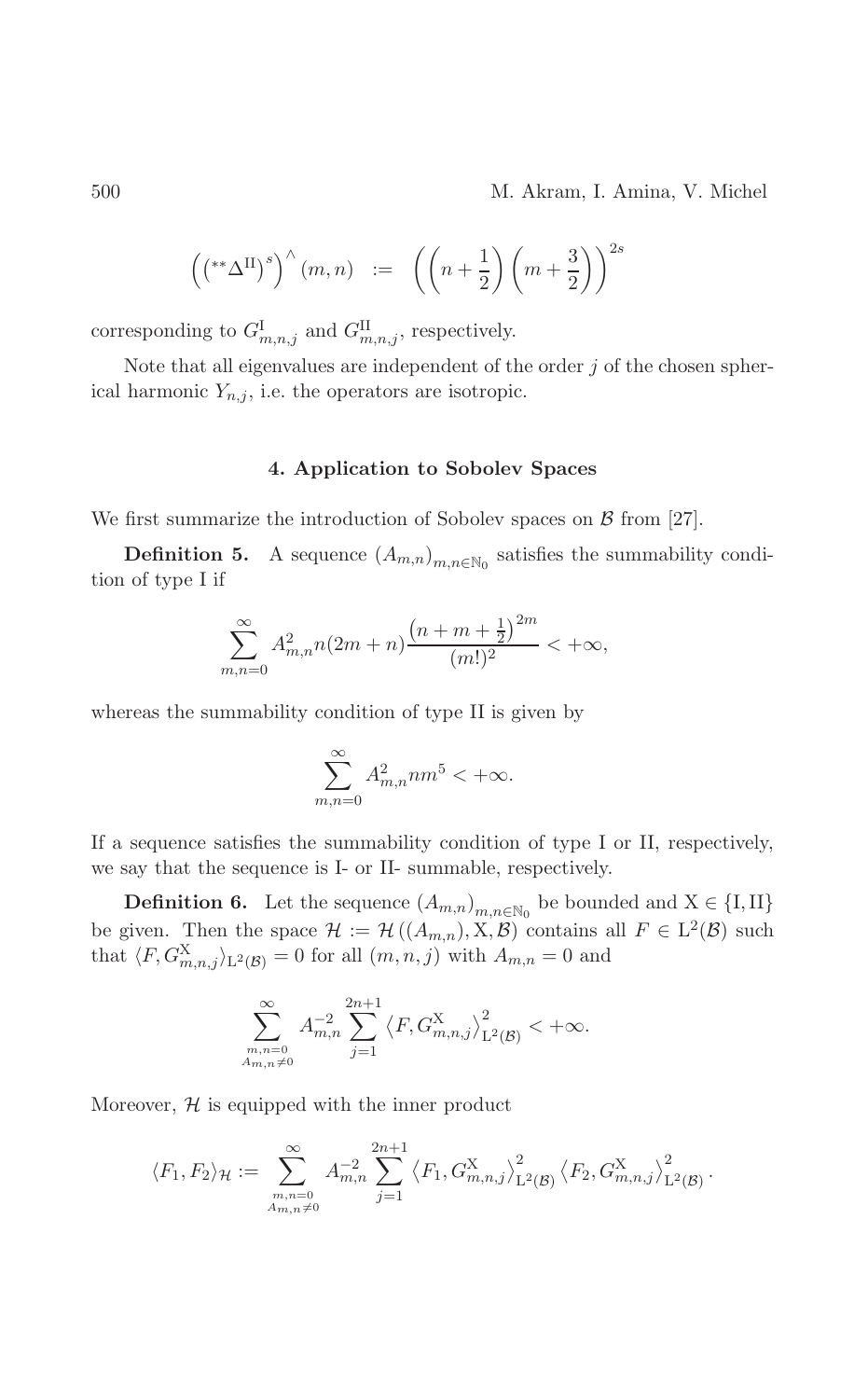501

Theorem 7. The spaces  $\mathcal{H} := \mathcal{H}((A_{m,n}), \mathbf{X}, \mathcal{B})$ , which we defined in Definition 6, are reproducing kernel Hilbert spaces with the unique reproducing kernel

$$
K_{\mathcal{H}}(x,y) = \sum_{m,n=0}^{\infty} \sum_{j=1}^{\infty} A_{m,n}^{2} G_{m,n,j}^{\mathbf{X}}(x) G_{m,n,j}^{\mathbf{X}}(y); \quad x, y \in \mathcal{B},
$$

if the sequence  $(A_{m,n})_{m,n\in\mathbb{N}_0}$  is X-summable.

Based on these Sobolev spaces, we can now clarify the domain of the operators  ${}^{**}\Delta^{\mathrm I}$  and  ${}^{**}\Delta^{\mathrm{II}}.$ 

**Definition 8.** For any  $s \in \mathbb{R}_0^+$ , we define the spaces

$$
\mathcal{H}_s^{\text{I}}(\mathcal{B}) := \mathcal{H}\left( \left( \left(n + 2m + \frac{3}{2}\right)^{-s} \left(n + \frac{1}{2}\right)^{-s}\right), \text{I}, \mathcal{B}\right)
$$

and

$$
\mathcal{H}_s^{\mathrm{II}}(\mathcal{B}) := \mathcal{H}\left( \left( \left( m + \frac{3}{2} \right)^{-s} \left( n + \frac{1}{2} \right)^{-s} \right), \mathrm{II}, \mathcal{B} \right).
$$

Obviously,  $\mathcal{H}_{s_1}^X(\mathcal{B}) \subset \mathcal{H}_{s_2}^X(\mathcal{B})$  for  $s_1 \geq s_2$  and  $X \in \{I, II\}$ . Furthermore,  $\mathcal{H}_0^{\text{I}}(\mathcal{B}) = \mathcal{H}_0^{\text{II}}(\mathcal{B}) = L^2(\mathcal{B}).$ 

We can now reformulate Definition  $4$  more precisely.

**Definition 9.** Let  $s, t \in \mathbb{R}_0^+$  with  $s \geq 2t$ . Then we formally define the operators

$$
(*^*\Delta^I)^t: \mathcal{H}_s^I(\mathcal{B}) \to \mathcal{H}_{s-2t}^I(\mathcal{B})
$$

and

$$
(*^*\Delta^{\mathrm{II}})^t : \mathcal{H}_s^{\mathrm{II}}(\mathcal{B}) \to \mathcal{H}_{s-2t}^{\mathrm{II}}(\mathcal{B})
$$

by

$$
\begin{aligned}\n\left( \begin{array}{c} \binom{*}{4} \binom{*}{1}^t F_1 & = \sum_{m,n=0}^{\infty} \sum_{j=1}^{2n+1} \left( \left( n + \frac{1}{2} \right) \left( n + 2m + \frac{3}{2} \right) \right)^{2t} \\ &\times \left\langle F_1, G_{m,n,j}^{\text{I}} \right\rangle_{\text{L}^2(\mathcal{B})} G_{m,n,j}^{\text{I}}, \\
\left( \binom{*}{4} \right)^t F_2 & = \sum_{m,n=0}^{\infty} \sum_{j=1}^{2n+1} \left( \left( n + \frac{1}{2} \right) \left( m + \frac{3}{2} \right) \right)^{2t}\n\end{array}\n\end{aligned}
$$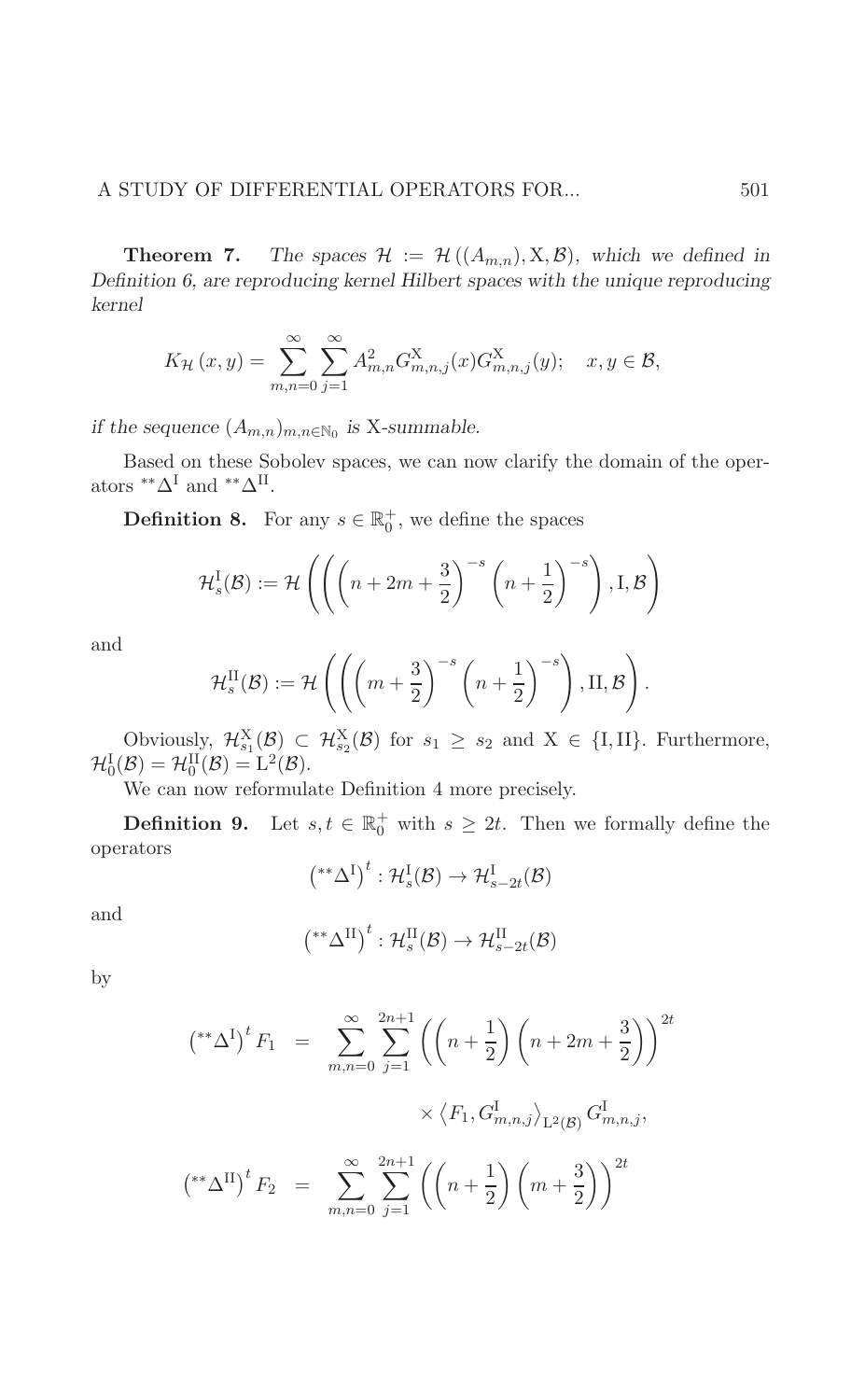$$
\times \left\langle F_2, G_{m,n,j}^{\rm II} \right\rangle_{\mathrm{L}^2(\mathcal{B})} G_{m,n,j}^{\rm II}
$$

for  $F_1 \in \mathcal{H}_s^{\mathcal{I}}(\mathcal{B})$  and  $F_2 \in \mathcal{H}_s^{\mathcal{II}}(\mathcal{B})$ .

To verify that the operators are well-defined, we show that

$$
\left\| \left( ^{\ast \ast }\Delta^{\mathrm{I}} \right)^{t} F_{1} \right\|_{\mathcal{H}_{s-2t}^{\mathrm{I}}(\mathcal{B})}^{2} = \sum_{m,n=0}^{\infty} \sum_{j=1}^{2n+1} \left( n + \frac{1}{2} \right)^{2s-4t} \left( n + 2m + \frac{3}{2} \right)^{2s-4t}
$$

$$
\times \left\langle \left( ^{\ast \ast }\Delta^{\mathrm{I}} \right)^{t} F_{1}, G_{m,n,j}^{\mathrm{I}} \right\rangle_{\mathrm{L}^{2}(\mathcal{B})}^{2}
$$

$$
= \sum_{m,n=0}^{\infty} \sum_{j=1}^{2n+1} \left( n + \frac{1}{2} \right)^{2s} \left( n + 2m + \frac{3}{2} \right)^{2s}
$$

$$
\times \left\langle F_{1}, G_{m,n,j}^{\mathrm{I}} \right\rangle_{\mathrm{L}^{2}(\mathcal{B})}^{2}
$$

$$
= \|F_{1}\|_{\mathcal{H}_{s}^{\mathrm{I}}(\mathcal{B})}^{2} < +\infty.
$$

Analogous considerations can be made for type II. This also yields the following result.

**Theorem 10.** Let  $s, t \in \mathbb{R}_0^+$  with  $s \geq 2t$ . If  $F_1 \in \mathcal{H}_s^{\mathcal{I}}(\mathcal{B})$  and  $F_2 \in \mathcal{H}_s^{\mathcal{II}}(\mathcal{B})$ ,  $then$ 

$$
\left\| \left( ^{\ast\ast}\Delta^{\textrm{I}}\right) ^{t} F_{1} \right\|_{\mathcal{H}_{s-2t}^{\textrm{I}}(\mathcal{B})} = \| F_{1} \|_{\mathcal{H}_{s}^{\textrm{I}}(\mathcal{B})},
$$

$$
\left\| \left( \mathbf{f}^* \Delta^{\mathrm{II}} \right)^t F_2 \right\|_{\mathcal{H}_{s-2t}^{\mathrm{II}}(\mathcal{B})} = \| F_2 \|_{\mathcal{H}_s^{\mathrm{II}}(\mathcal{B})}.
$$

In particular,

$$
\left\| \left( ^{\ast\ast}\Delta^{\mathrm{I}} \right)^{s/2} F_1 \right\|_{\mathrm{L}^2(\mathcal{B})} = \| F_1 \|_{\mathcal{H}^{\mathrm{I}}_s(\mathcal{B})},
$$

$$
\left\| \left( ^{\ast\ast}\Delta^{\mathrm{II}}\right) ^{s/2}F_{2}\right\| _{\mathrm{L}^{2}(\mathcal{B})}=\|F_{2}\|_{\mathcal{H}_{s}^{\mathrm{II}}(\mathcal{B})}.
$$

 $502\,$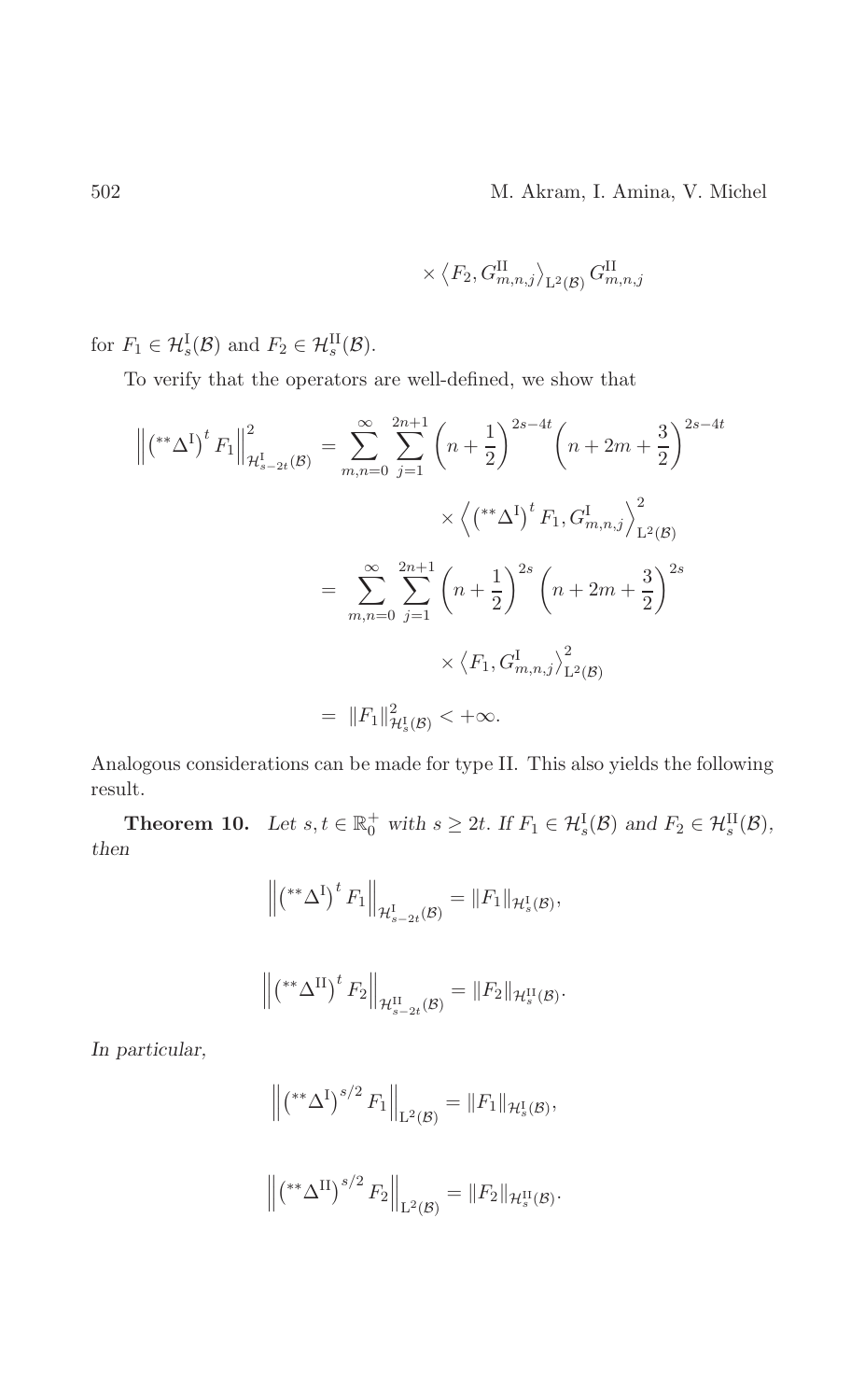Therefore, the Sobolev norms  $\|\cdot\|_{\mathcal{H}_{\alpha}^{I}(\mathcal{B})}$  and  $\|\cdot\|_{\mathcal{H}_{\alpha}^{II}(\mathcal{B})}$  can be interpreted as the  $L^2(\mathcal{B})$ -norms of certain generalized derivatives (i.e. in the sense of pseudodifferential operators). This is an important new result, since norms of this kind are used to measure the non-smoothness of interpolating functions on  $\beta$ , where it is known that the interpolating spline minimizes the Sobolev norm among all interpolants (see [4], [5], [7], [8], [9], and [27] for further details). Hence, this minimum property can, indeed, be considered as an analogue of corresponding results on the real line (see [19, Theorem 2.3.3]) and the sphere (see [16, Lemma  $6.1.4$ ).

Moreover, since we defined that

$$
\left\langle \left( ^{\ast\ast}\Delta^X \right)^t F, G_{m,n,j}^X \right\rangle_{\mathcal{L}^2(\mathcal{B})} = \left( \left( ^{\ast\ast}\Delta^X \right)^{\wedge} (m,n) \right)^t \left\langle F, G_{m,n,j}^X \right\rangle_{\mathcal{L}^2(\mathcal{B})}
$$

for  $X \in \{I, II\}$ ,  $F \in \mathcal{H}_s^X(\mathcal{B})$ ,  $s \geq 2t$ ,  $m, n \in \mathbb{N}_0$ ,  $j = 1, ..., 2n + 1$ , we immediately get the following result.

**Theorem 11.** The operators  $({}^{**}\Delta^I)^t$  and  $({}^{**}\Delta^{II})^t$  are self-adjoint in the sense that

$$
\left\langle \left( ^{**}\Delta ^X \right)^t F_1, F_2 \right\rangle_{\mathbf{L}^2(\mathcal{B})} = \left\langle F_1, \left( ^{**}\Delta ^X \right)^t F_2 \right\rangle_{\mathbf{L}^2(\mathcal{B})}
$$

for all  $F_1, F_2 \in \mathcal{H}_s^X(\mathcal{B})$  with  $X \in \{I, II\}.$ 

### Acknowledgments

The first author is thankful to DAAD for providing funds. He also extends his thanks to the Department of Mathematics, University of Siegen, Germany for providing a congenial environment (during his two month stay at the department) to conduct the research.

#### References

- [1] M. Akram, *Constructive Approximation on the 3-dimensional Ball With* Focus on Locally Supported Kernels and the Helmholtz Decomposition, Ph.D. Thesis, Department of Mathematics of the University of Kaiserslautern, 2008, published at Shaker Verlag, Aachen (2009).
- [2] M. Akram, V. Michel, Locally Supported Approximate Identities on the Unit Ball, Rev. Mat. Complut., 23 (2010), 233-249.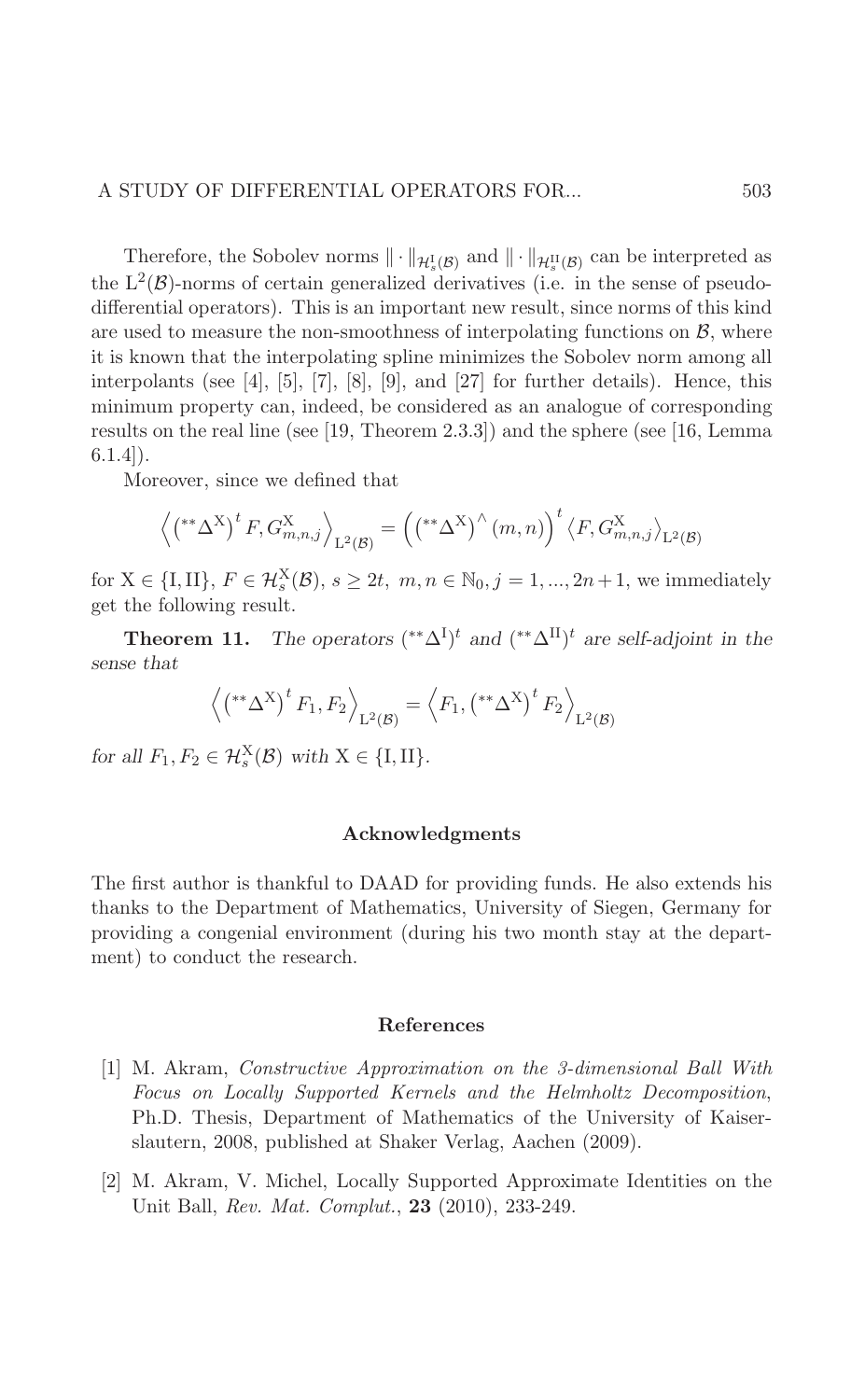- [3] M. Akram, V. Michel, Regularisation of the Helmholtz Decomposition and its Application to Geomagnetic Field Modelling, Int. J. Geomath.,  $1(2010), 101-120.$
- [4] A. Amirbekyan, The Application of Reproducing Kernel Based Spline Approximation to Seismic Surface and Body Wave Tomography: Theoret*ical Aspects and Numerical Results*, PhD Thesis, Department of Mathematics of the University of Kaiserslautern, 2007, http://kluedo.ub.unikl.de/volltexte/2007/2103.
- [5] A. Amirbekyan, V. Michel, Splines on the Three-dimensional Ball and Their Application to Seismic Body Wave Tomography, *Inverse Probl.*, 24  $(2008), 015022, 25pp.$
- [6] L. Ballani, J. Engels, E.W. Grafarend, Global Base Functions for the Mass Density in the Interior of a Massive Body (Earth), *Manuscr. Geod.*, 18  $(1993), 99-114.$
- [7] P. Berkel, Multiscale Methods for the Combined Inversion of Normal Mode and Gravity Variations, PhD Thesis, Department of Mathematics of the University of Kaiserslautern, Shaker Verlag, Aachen (2009).
- [8] P. Berkel, D. Fischer, V. Michel, Spline Multiresolution and Numerical Results for Joint Gravitation and Normal Mode Inversion with an Outlook on Sparse Regularisation, *Int. J. Geomath.*,  $1$  (2011), 167-204.
- [9] P. Berkel, V. Michel, On Mathematical Aspects of a Combined Inversion of Gravity and Normal Mode Variations by a Spline Method, *Math. Geosci.*, 42 (2010), 795-816.
- [10] H. M. Dufour, Fonctions orthogonales dans la sphère: résolution théorique du problème du potentiel terrestre, *Bull. Geod.*, **51** (1977), 227-237.
- [11] C.F. Dunkl, Y. Xu, Orthogonal Polynomials of Several Variables, Encyclopedia of Mathematics and its Applications, Cambridge University Press, Cambridge  $(2001)$ .
- [12] M. J. Fengler, D. Michel, V. Michel, Harmonic Spline-wavelets on the 3-dimensional Ball and Their Application to the Reconstruction of the Earth's Density Distribution from Gravitational Data at Arbitrarily Shaped Satellite Orbits, Z. Angew. Math. Mech., 86 (2006), 856-873.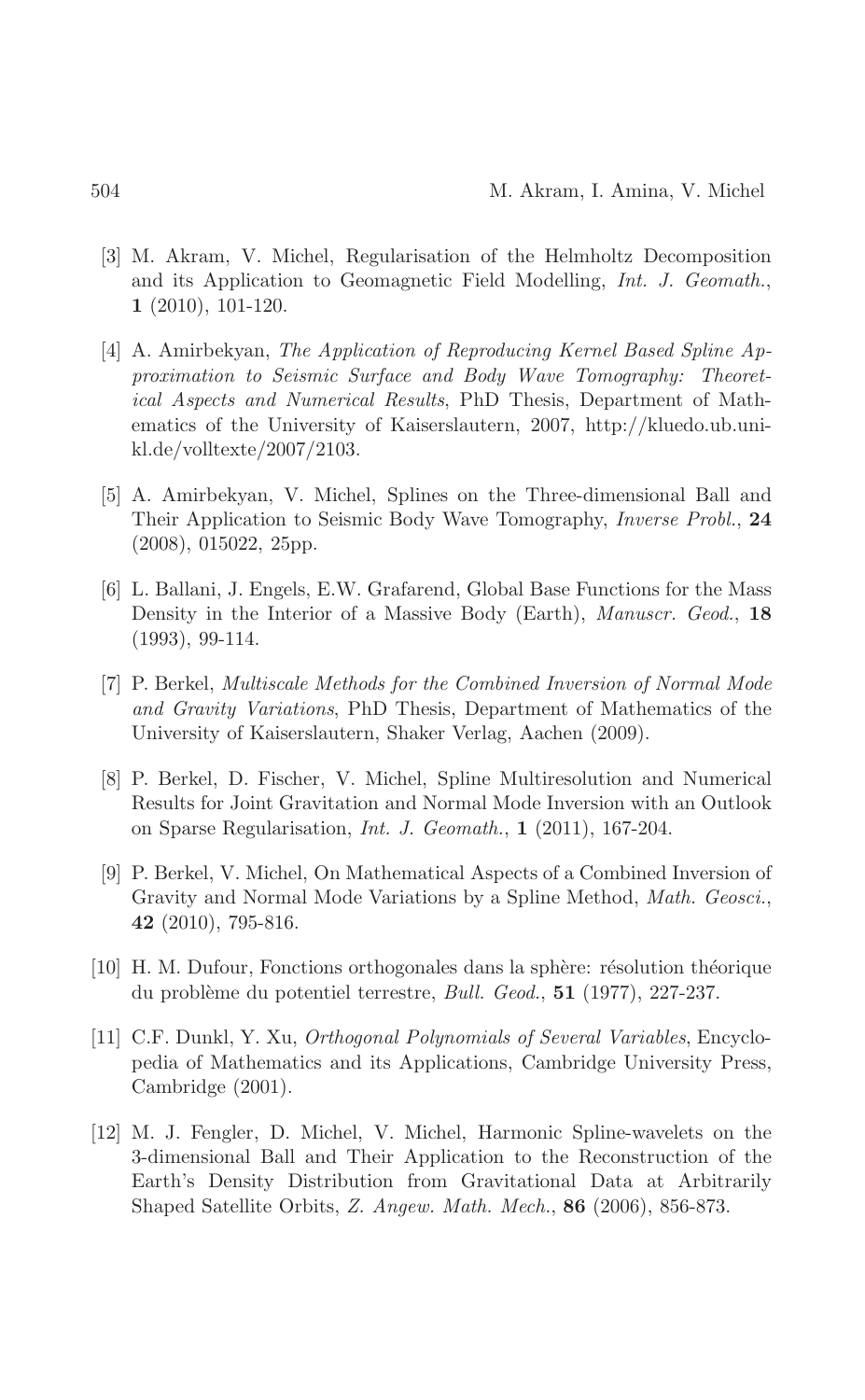- [13] A. S. Fokas, O. Hauk, V. Michel, Electro-magneto-encephalography for the Three-shell Model: Numerical Implementation for Distributed Current in Spherical Geometry, Siegen Preprints on Geomathematics, 6 (2011).
- [14] W. Freeden, On Approximation by Harmonic Splines, *Manuscr. Geodaet.*, 6 (1981), 193-244.
- [15] W. Freeden, On Spherical Spline Interpolation and Approximation, *Math.* Methods Appl. Sci., 3 (1981), 551-575.
- [16] W. Freeden, T. Gervens, M. Schreiner, Constructive Approximation on the  $Sphere$  — With Applications to Geomathematics, Oxford University Press, Oxford (1998).
- [17] W. Freeden, V. Michel, *Multiscale Potential Theory with Applications to* Geoscience, Birkhäuser, Boston (2004).
- [18] W. Freeden, M. Schreiner, Spherical Functions of Mathematical Geosciences, a Scalar, Vectorial and Tensorial Setup, Springer, Berlin (2009).
- [19] W. Gautschi, *Numerical Analysis An Introduction*, Birkhäuser, Boston  $(1997).$
- [20] P. Kammann, V. Michel, Time-dependent Cauchy-Navier Splines and Their Application to Seismic Wave Front Propagation, Z. Angew. Math. Mech., 88  $(2008)$ , 155-178.
- [21] V. Michel, A Wavelet Based Method for the Gravimetry Problem, In: Progress in Geodetic Science, Proceedings of the Geodetic Week 1998 (Ed. W. Freeden), Shaker Verlag, Aachen (1998), 283-298.
- [22] V. Michel, A Multiscale Method for the Gravimetry Problem Theoretical and Numerical Aspects of Harmonic and Anharmonic Modelling, PhD thesis, Geomathematics Group, Department of Mathematics, University of Kaiserslautern, Shaker, Aachen (1999).
- [23] V. Michel, Scale Continuous, Scale Discretized and Scale Discrete Harmonic Wavelets for the Outer and the Inner Space of a Sphere and Their Application to an Inverse Problem in Geomathematics, Appl. Comput. Harmon. Anal. (ACHA), 12 (2002), 77-99.
- [24] V. Michel, A Multiscale Approximation for Operator Equations in Separable Hilbert Spaces — Case Study: Reconstruction and Description of the *Earth's Interior*, Habilitation thesis, Shaker Verlag, Aachen (2002).